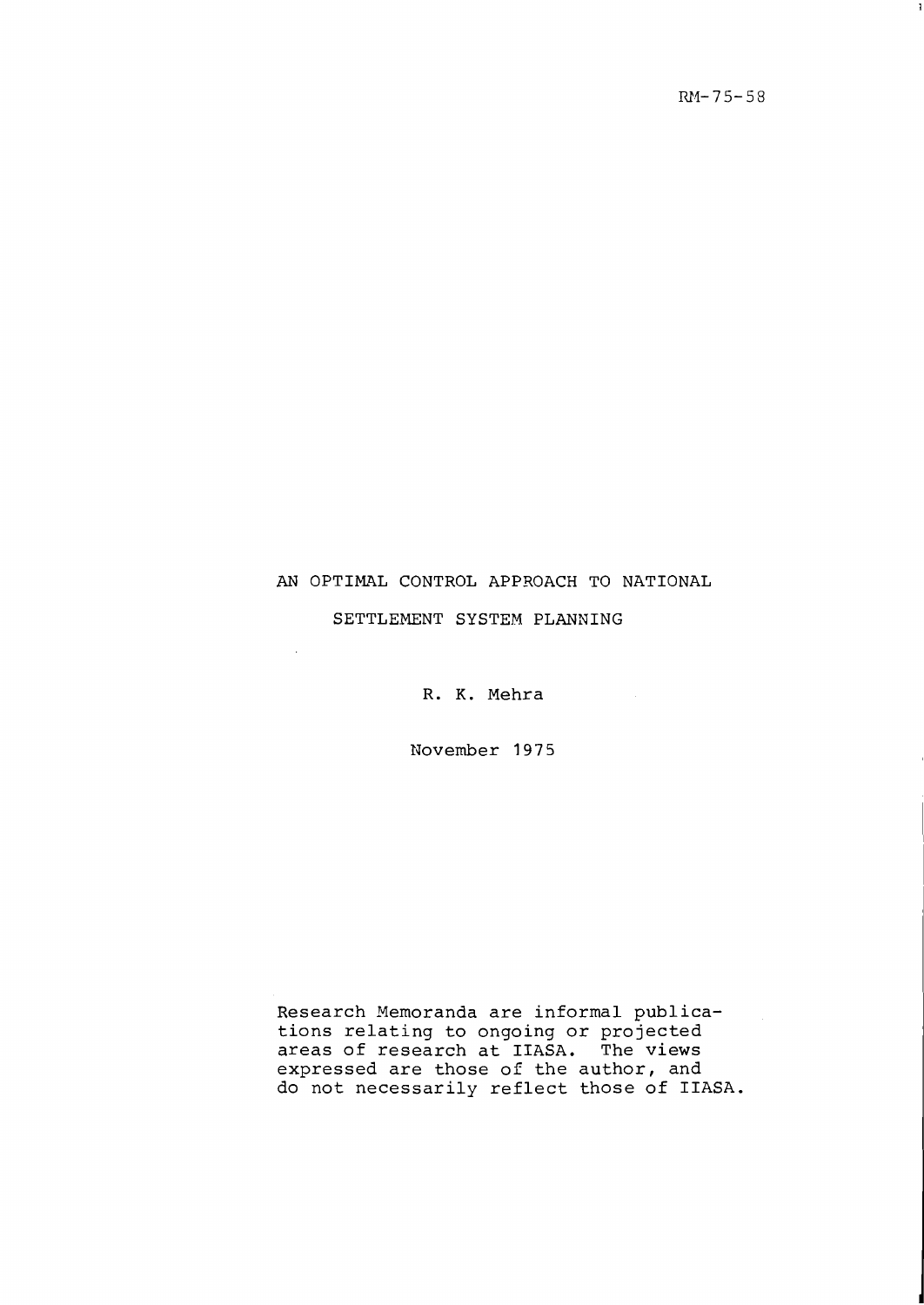$\mathcal{A}_{\mathcal{A}}$  ,  $\mathcal{A}_{\mathcal{A}}$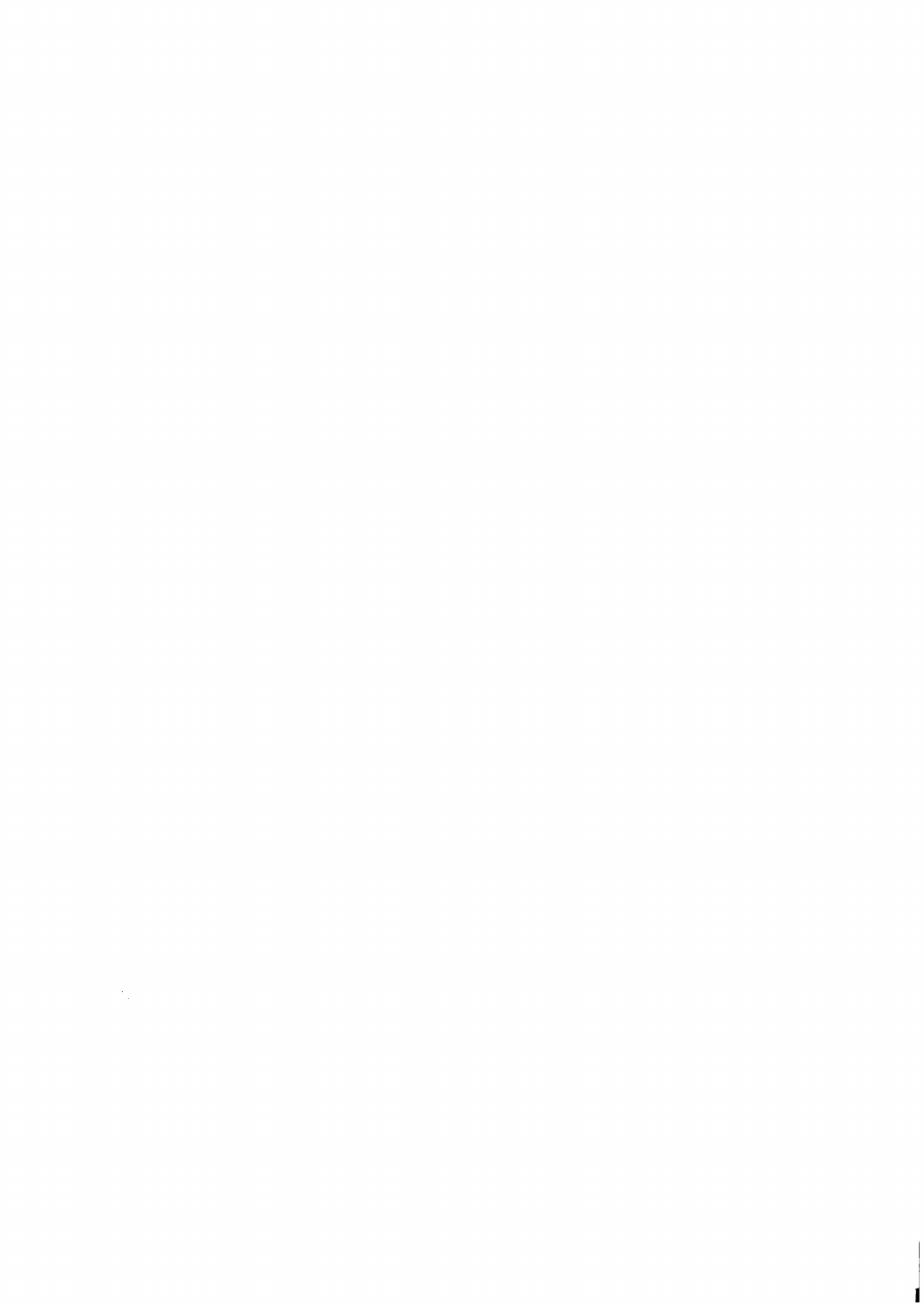# An Optimal Control Approach to National Settlement Svstem Planninq

### R. K. Mehra<sup>\*</sup>

#### Abstract

In this paper, an optimal control approach to a problem in national settlement system planning is presented. The problem description is the same as considered by MacKinnon [6] and by Evtushenko and MacKinnon [4]. It is shown how the special structure of the model and the singular nature of the control can be used to reduce the solution of a nonlinear programming problem to the solution of sets of linear equations. A branch and bound integer programming algorithm is used to handle inequality constraints on the control variables. The organization of the paper is as follows. Section I considers problem formulation and an optimal control solution is discussed in Section **11.** A branch and bound technique for determining active constraints is presented in Section 111. A more general problem is considered in Section IV and conclusions are stated in Section V.

#### I. Problem Formulation

We consider first the forward linkage model (1,2) in which the state vector  $x(t) \in R^n$  represents population distribution at time t and the control vector  $u(t) \in R^{\hbar}$  represents migrations to each region from outside the system.

 $x(t + 1) = Px(t) + u(t)$ ,  $t = 0,...,T - 1$ . (1)

The budgetary and fixed immigration constraints on u(t) are expressed as

\* International Institute for Applied Systems Analysis, Laxenburg, Austria, and Harvard University.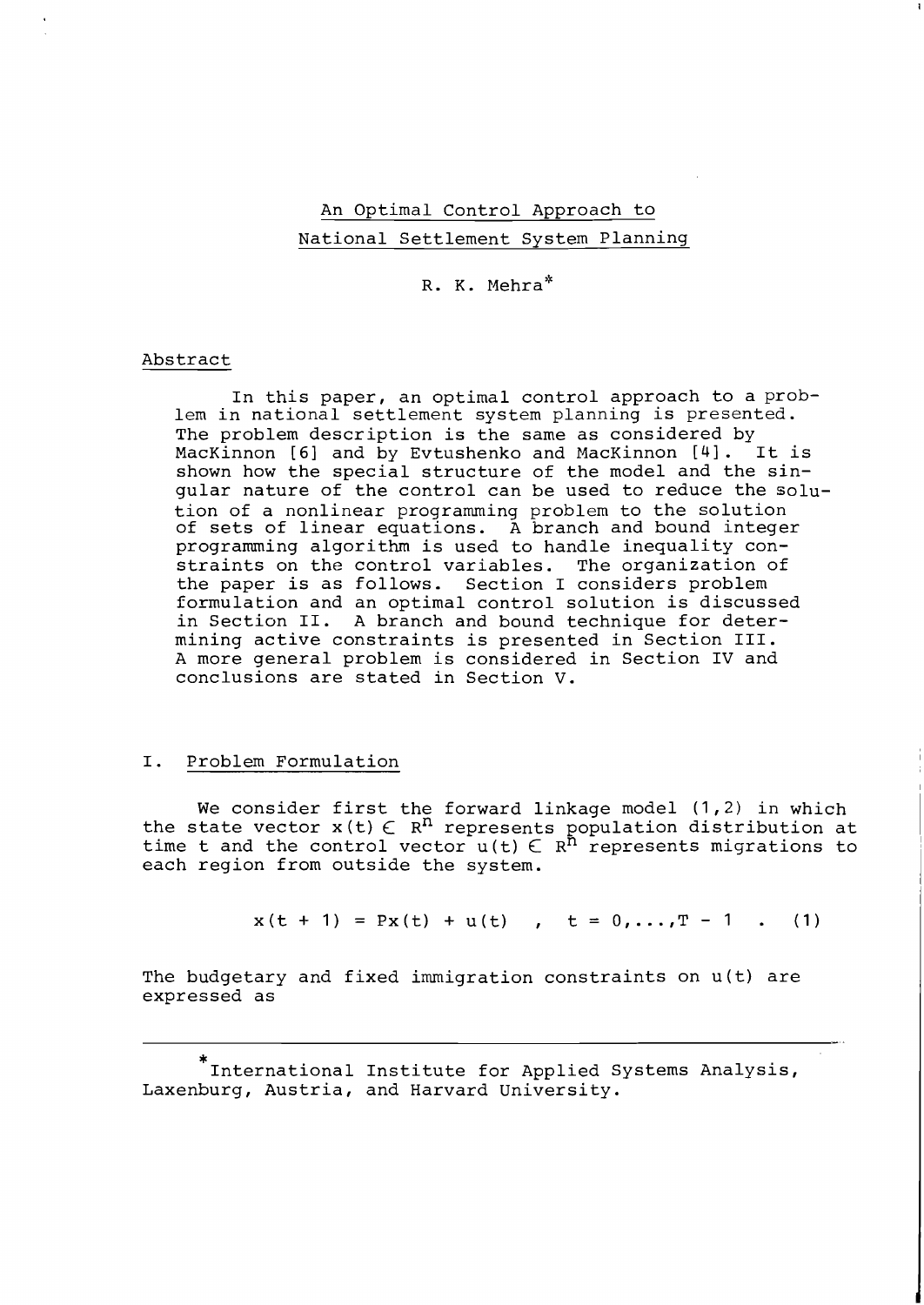$$
\sum_{t=0}^{T-1} u^{T}(t) r(t) \leq b
$$
 (2)

$$
\sum_{t=1}^{n} u_{i}(t) = \hat{u}(t) , \qquad t = 0,...,T-1
$$
 (3)

$$
u(t) \geq 0 \qquad (4)
$$

The initial state  $x(0) = x_0$  is also specified. The objective function to be minimized with respect to  $u(t)$ ,  $t = 0,...,T - 1$  is

$$
J = \frac{1}{2} \sum_{t=1}^{T} \left( x(t) - g(t) \right)^{T} Q(x(t) - g(t)) \quad . \tag{5}
$$

J measures the deviation of actual populations x(t) from certain desired population levels g(t). The backward linkage model (1,2) will be considered in Section IV.

#### **11.** An Optimal Control Solution

By adjoining the constraints to the cost function using appropriate multipliers, we define the Lagrangian function (3)

$$
\mathcal{L} = \sum_{t=1}^{T} \frac{1}{2} \left( x(t) - g(t) \right)^{T} Q(x(t) - g(t))
$$
  
+ 
$$
\sum_{t=0}^{T-1} \left\{ \lambda^{T} (t + 1) \left[ x(t + 1) - Px(t) - u(t) \right] \right\}
$$
  
+ 
$$
\nu(t) \left[ \pi u(t) - \hat{u}(t) \right] + \eta^{T} (t) u(t) \}
$$
  
+ 
$$
\mu \left( \sum_{t=0}^{T-1} r^{T} (t) u(t) - b \right) + \lambda^{T} (0) \left( x(0) - x_{0} \right), \quad (6)
$$

where  $\pi = [1, \ldots, 1]$  is a 1 x n vector of all ones.

Here  $\lambda$ (t),  $\nu$ (t),  $\eta$ (t) and  $\mu$  are dual or shadow-price variable Here  $\lambda(t)$ ,  $\nu(t)$ ,  $\nu(t)$  and  $\mu$  are dual or shadow-price variation for constraints (1), (3), (4) and (2), satisfying constraints n(t) *5* 0 and **p** *2* 0 and having the same dimension as the constraining equation.

By rearranging terms, Eq. (6) can be written as,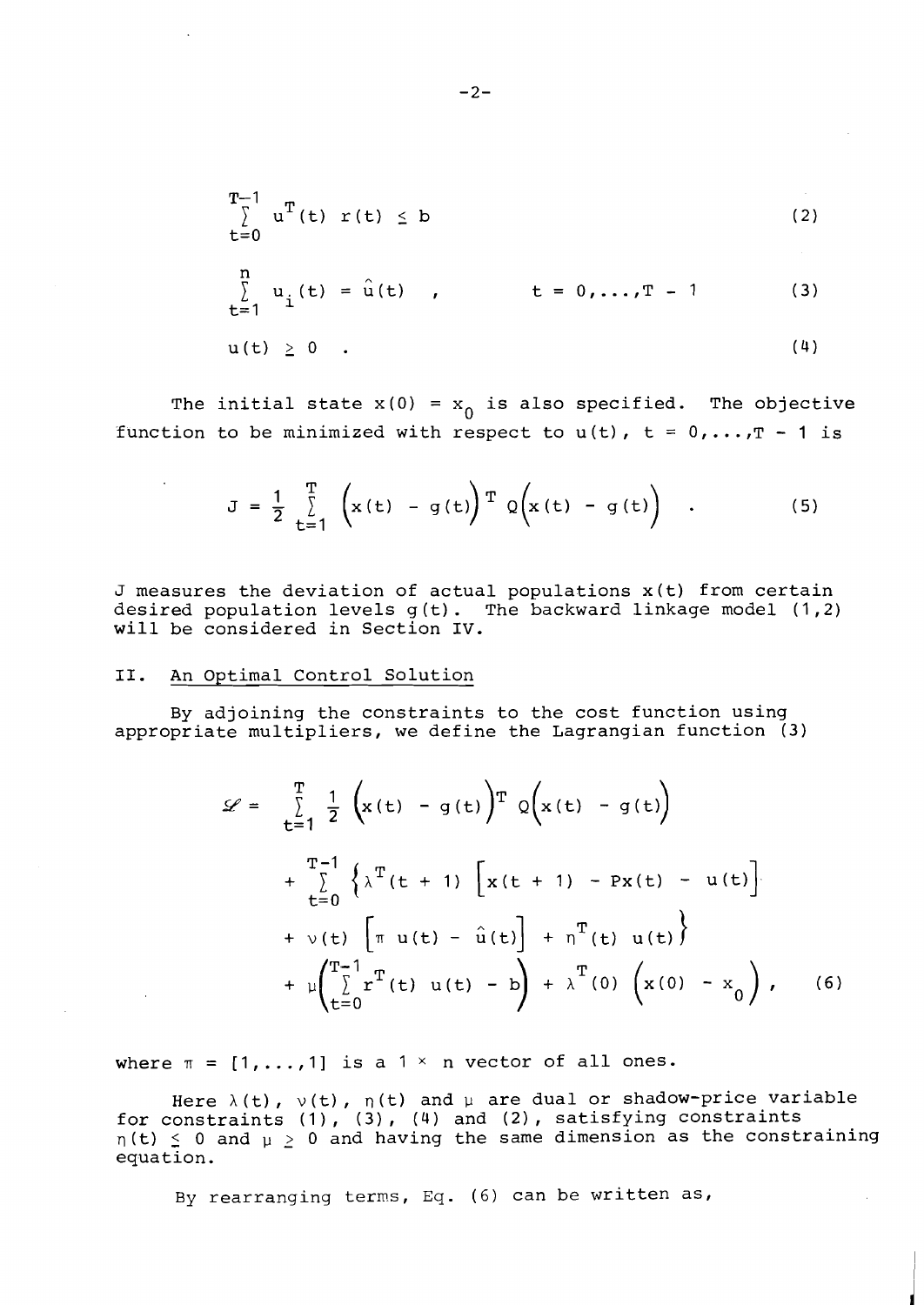$$
\mathcal{L} = \frac{1}{2} \left( x(T) - g(T) \right)^T Q\left( x(T) - g(T) \right)
$$
  
+ 
$$
\frac{T-1}{L} \left\{ \frac{1}{2} \left( x(t) - g(t) \right)^T Q\left( x(t) - g(t) \right) + \lambda^T(t) x(t) \right\}
$$
  
- 
$$
\lambda^T(t + 1) \left( px(t) + u(t) \right) + \nu(t) \left( \pi^T u(t) - \hat{u}(t) \right)
$$
  
+ 
$$
\eta^T(t) u(t) + \mu \left( r^T(t) u(t) - \frac{b}{T} \right) \right\}
$$
  
+ 
$$
\lambda^T(T) x(T) - \lambda^T(0) x(0) - \left( x(0) - g(0) \right)^T Q\left( x(0) - g(0) \right)
$$
  
+ 
$$
\lambda^T(0) \left( x(0) - x_0 \right) .
$$
 (7)

Since  $\mathscr L$  is linear in  $u(t)$ , the optimal control problem is singular in the sense of Bryson [2].

Setting

$$
\frac{\partial \mathscr{L}}{\partial x(t)} = 0 \quad , \quad t = 0, \ldots, T
$$

and

$$
\frac{\partial \mathscr{L}}{\partial u(t)} = 0 \quad , \quad t = 0, \ldots, T-1 \quad ,
$$

we obtain the following  $(2T + 1)$  n linear equations:

$$
\lambda(t) = P^{T} \lambda(t + 1) - Q(x(t) - g(t))
$$
,  $t = 1,...,T - 1$  (8)

$$
\lambda(T) = -Q\left(x(T) - g(T)\right)
$$
\n(9)

$$
\lambda(0) = P^{\mathrm{T}} \lambda(1) \tag{10}
$$

and

$$
\lambda(t + 1) = \pi^T \nu(t) + r(t) \mu + \eta(t) \qquad (11)
$$

Supposing that the constraint u(t) *2* 0 is active only at p points,  $^1$  we now present a method for solving Eq. (8) to (11)

<sup>1</sup>This implies that  $u_j$  ( $t_i$ ) = 0 for only p different values<br>of (j<sub>i</sub>,t<sub>i</sub>) where j<sub>i</sub>  $\in$  [1,2,...,n] and t<sub>i</sub>  $\in$  [0,...,T-1]. We denote the  $(\overline{j}_i, \overline{t}_i)$  set by  $I_p$ .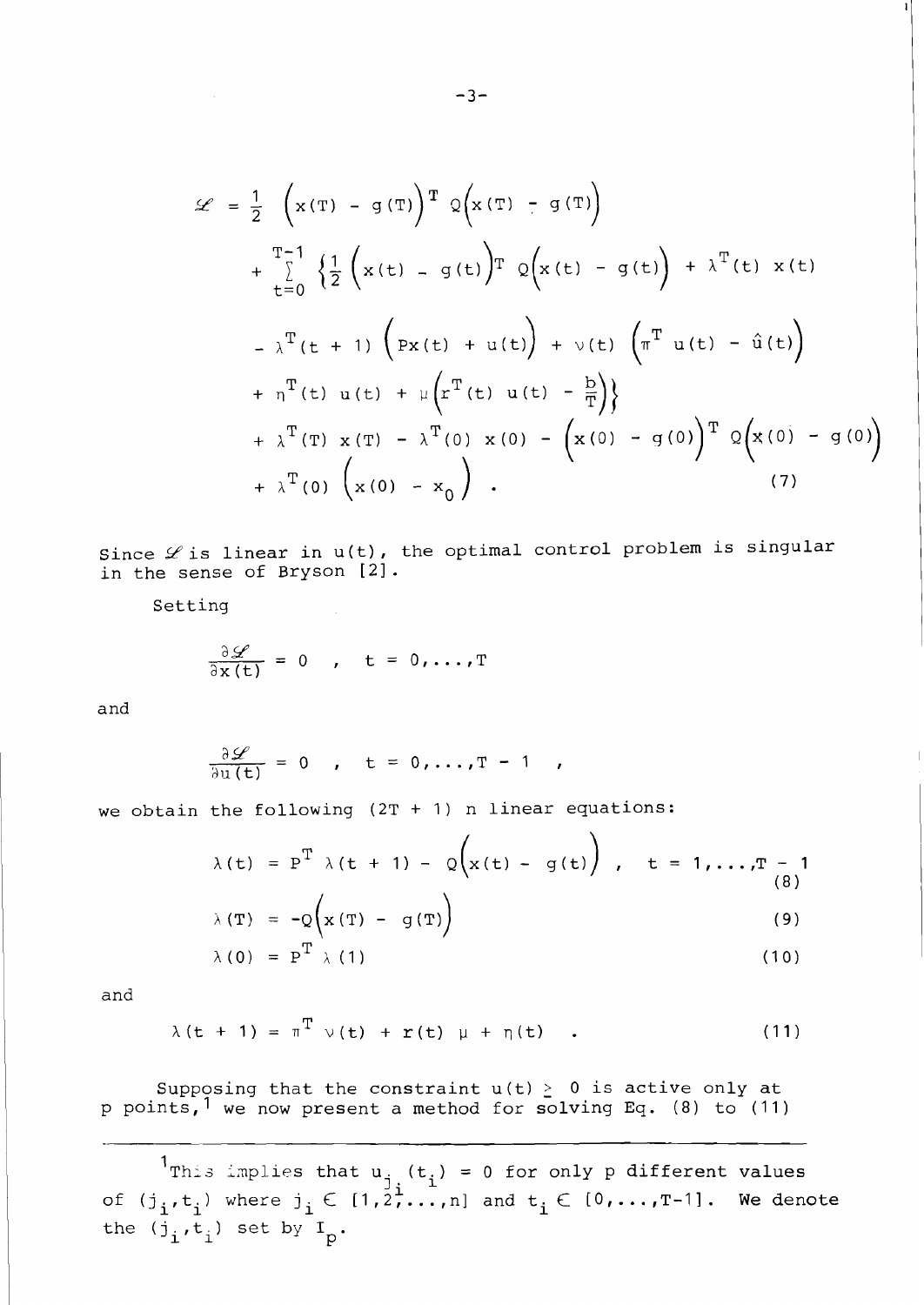along with Eqs.  $(1)$ ,  $(2)$ ,  $(3)$  and p equations from  $(4)$ , a total of  $(3nT + T + n + 1 + p)$  equations for an equal number of unknowns

viz. 
$$
\{ (x(t), t = 1,...,T), (u(t), t = 0,...,T-1), (x(t), t = 0,...,T-1), (y(t), t = 0,...,T-1), (y(t), t = 0,...,T-1), (y(t), t = 0,...,T-1) \}
$$

We have assumed here that the budget constraint (2) is binding. Otherwise  $\mu = 0$  and Eq. (2) is irrelevant. A determination of the binding or nonbinding nature of the constraint Eq. (2) can be done by the branch and bound technique to be described below for determining the values of  $t_i$  and  $j_i$  for which the nonnegativity<br>constraints (4) are binding.

The linear nature of the above equations allows us to solve for (3nT + n) unknowns in terms of the remaining (T + p + 1)<br>unknowns  $\theta$  where  $\theta = \{v(t), t = 0, ..., T - 1; p; n_{i} (t_{i}),$  $(\mathbf{1}_{i}, \mathbf{t}_{i}) \in \mathbb{I}_{n}$ . This is a significant reduction in computation since n may be the order of twenty to 100 and T of the order three to ten.

Eq. (11) gives  $\lambda(t)$  in terms of  $\theta$ . Substituting for  $\lambda(t)$  in Eqs. (8) to (10), we can also obtain  $x(t)$  in terms of  $\theta$ . Then  $\mathfrak{u}\left(\mathsf{t}\right)$  can be solved from Eq. (1). Now there are exactly  $(\mathtt{T}~+~\mathtt{p}~+~\mathtt{1})$ binding constraints on u(t) and these give us the desired equations for  $(T + p + 1)$  unknowns,  $\theta$ . The detailed equations are

$$
x(t) = g(t) - Q^{-1} \lambda(t) + Q^{-1} P^{T} \lambda(t + 1)
$$
  
=  $g(t) - Q^{-1} \left( \pi^{T} \nu(t - 1) + r(t - 1) \mu + \eta(t - 1) \right)$   
+  $Q^{-1} P^{T} \left( \pi^{T} \nu(t) + r(t) \mu + \eta(t) \right)$  (12)

where

 $t = 1, ..., T - 1$ 

$$
\mathbf{x}(t) = g(T) - Q^{-1} \left( \pi^{T} \nu (T - 1) + r(T - 1) \mu + \eta (T - 1) \right)
$$
\n(13)

$$
\lambda(0) = P^{T} \left[ \pi^{T} \vee (0) + r(0) \mu + \eta(0) \right] . \qquad (14)
$$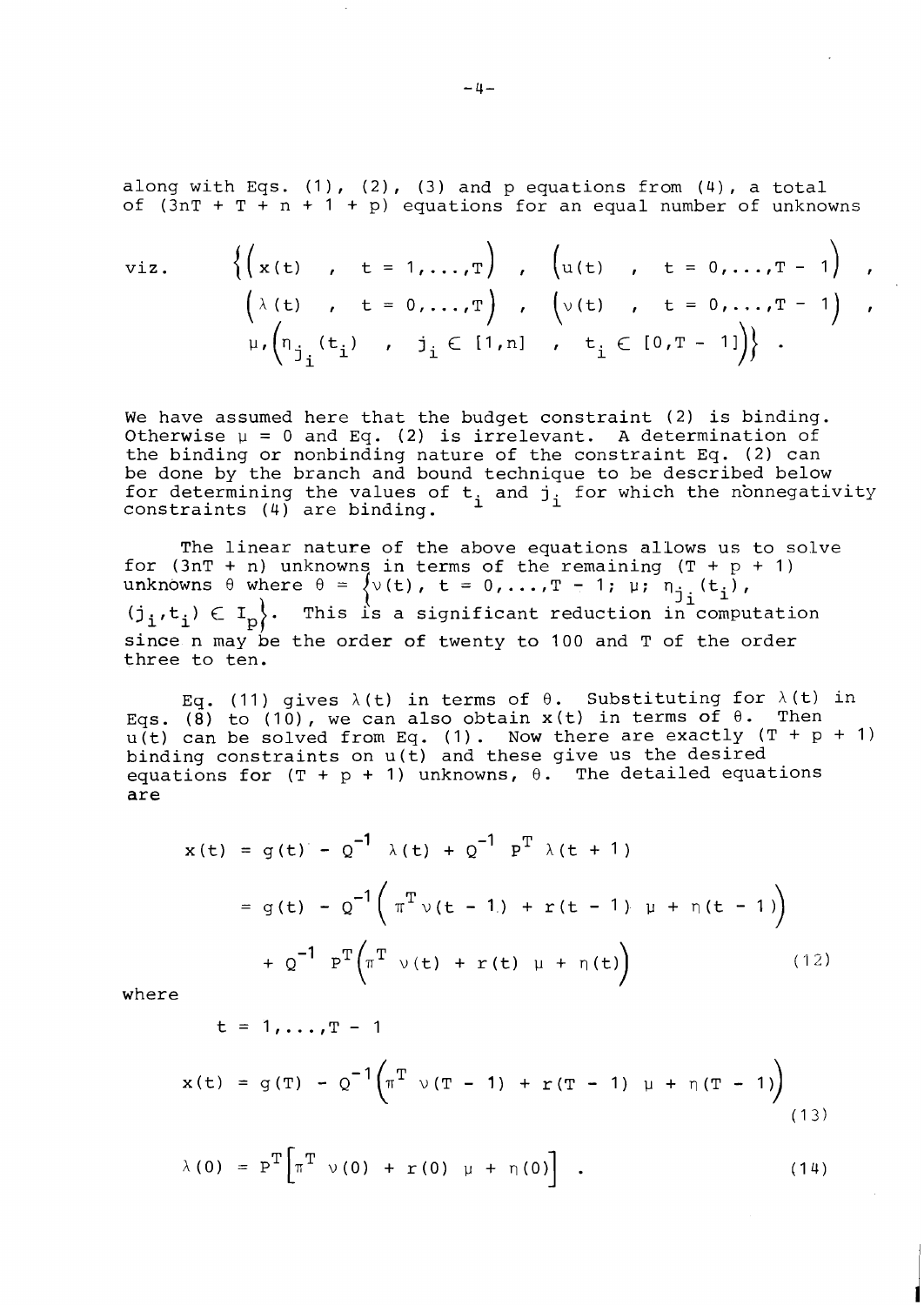From Eq. (1), for  $t = 1,..., T - 2$ 

$$
u(t) = x(t + 1) - Px(t)
$$
  
\n
$$
= g(t + 1) - Q^{-1} \left( \pi^{T} v(t) + r(t) \mu + \eta(t) \right)
$$
  
\n
$$
+ Q^{-1} P^{T} \left( \pi^{T} v(t + 1) + r(t + 1) \mu + \eta(t + 1) \right)
$$
  
\n
$$
- P \left[ g(t) - Q^{-1} \left( \pi^{T} v(t - 1) + r(t - 1) \mu + \eta(t - 1) \right) \right]
$$
  
\n
$$
+ Q^{-1} P^{T} \left( \pi^{T} v(t) + r(t) \mu + \eta(t) \right)
$$
  
\n
$$
u(0) = g(1) - Q^{-1} \left( \pi^{T} v(0) + r(0) \mu + \eta(0) \right) + Q^{-1} P^{T} \left( \pi^{T} v(1) \right)
$$

$$
u(0) = g(1) - Q^{-1} \left( \pi^{1} v(0) + r(0) \mu + \eta(0) \right) + Q^{-1} P^{T} \left( \pi^{T} v(1) + r(1) \mu + \eta(1) \right) - Px_{0}
$$

$$
u(T - 1) = g(T) - Q^{-1} \left( \pi^{T} \nu (T - 1) + r(T - 1) \mu + \eta (T - 1) \right)
$$
  
-  $P \left[ g(T - 1) - Q^{-1} \left( \pi^{T} \nu (T - 2) + r(T - 2) \mu \right) + \eta (T - 2) \right) + Q^{-1} P^{T} \left( \pi^{T} \nu (T - 1) + r(T - 1) \mu + \eta (T - 1) \right) .$  (16)

From Eq. (2), (3) and (4), and assuming  $v(T) = 0$ ,  $r(T) = \eta(T) = 0$ ,  $v(-1) = 0$ ,  $r(-1) = r(-1) = 0$ , an equation of the form  $A\theta = c$  is obtained where

$$
\theta = \begin{bmatrix}\nv(0) \\
\vdots \\
v(T - 1) \\
\vdots \\
u \\
n_{j_1}(t_1) \\
n_{j_k}(t_k)\n\end{bmatrix}
$$

The times at which the constraints  $u(t) = 0$  are binding<br>  $t_1 \leq t_2 \dots \leq t_k$ , and  $j_1, \dots, j_i$  are the corresponding control variables. If two or more control variables are zero at one time, then the time index is repeated.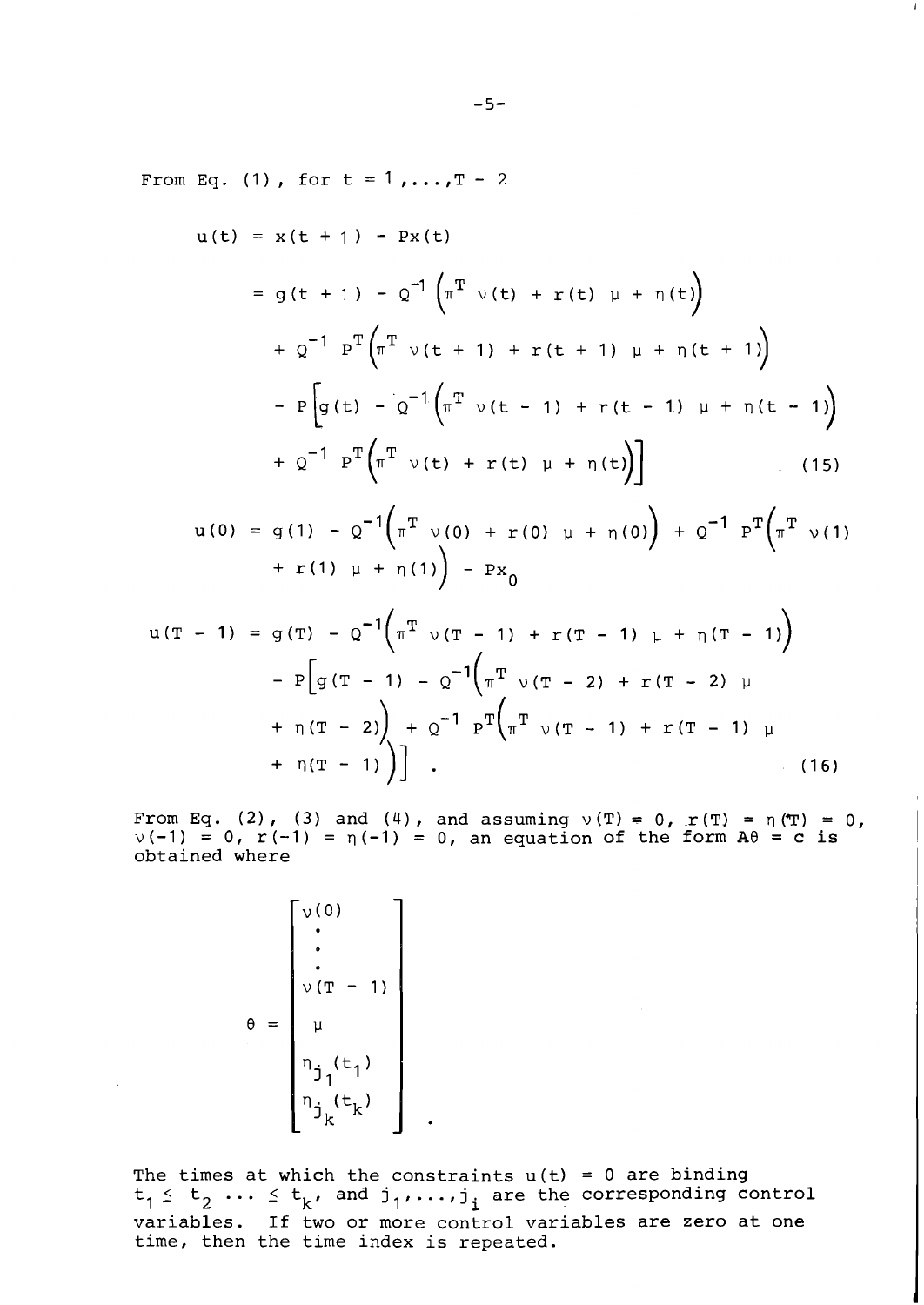$$
\begin{bmatrix}\n\text{First: } \text{row} \\
\text{First: } \text{row} \\
\hline\n\end{bmatrix} \begin{bmatrix}\n\text{if } \text{all } x \text{ is a sum corresponding to } y \text{ is a sum corresponding to } y \text{ is a sum corresponding to } y \text{ is a sum corresponding to } y \text{ is a sum corresponding to } y \text{ is a sum of } y \text{ is a sum of } y \text{ is a sum of } y \text{ is a sum of } y \text{ is a sum of } y \text{ is a sum of } y \text{ is a sum of } y \text{ is a sum of } y \text{ is a sum of } y \text{ is a sum of } y \text{ is a sum of } y \text{ is a sum of } y \text{ is a sum of } y \text{ is a sum of } y \text{ is a sum of } y \text{ is a sum of } y \text{ is a sum of } y \text{ is a sum of } y \text{ is a sum of } y \text{ is a sum of } y \text{ is a sum of } y \text{ is a sum of } y \text{ is a sum of } y \text{ is a sum of } y \text{ is a sum of } y \text{ is a sum of } y \text{ is a sum of } y \text{ is a sum of } y \text{ is a sum of } y \text{ is a sum of } y \text{ is a sum of } y \text{ is a sum of } y \text{ is a sum of } y \text{ is a sum of } y \text{ is a sum of } y \text{ is a sum of } y \text{ is a sum of } y \text{ is a sum of } y \text{ is a sum of } y \text{ is a sum of } y \text{ is a sum of } y \text{ is a sum of } y \text{ is a sum of } y \text{ is a sum of } y \text{ is a sum of } y \text{ is a sum of } y \text{ is a sum of } y \text{ is a sum of } y \text{ is a sum of } y \text{ is a sum of } y \text{ is a sum of } y \text{ is a sum of } y \text{ is a sum of } y \text{ is a sum of } y \text{ is a sum of } y \text{ is a sum of } y \text{ is a sum of } y \text{ is a sum of } y \text{ is a sum of } y \text{ is a sum of } y \text{ is a sum of } y \text{ is a sum of } y \text{ is a sum of } y \text{ is a sum of } y \text{ is a sum of } y \text{ is a sum of } y \text{ is a sum of } y \text{ is a sum of } y \text{ is a sum of } y \text{ is a sum of } y \text{ is a sum of } y \text{ is a sum of } y \text{
$$

 $-6-$ 

 $\mathfrak{U}$  $\mathbf{A}$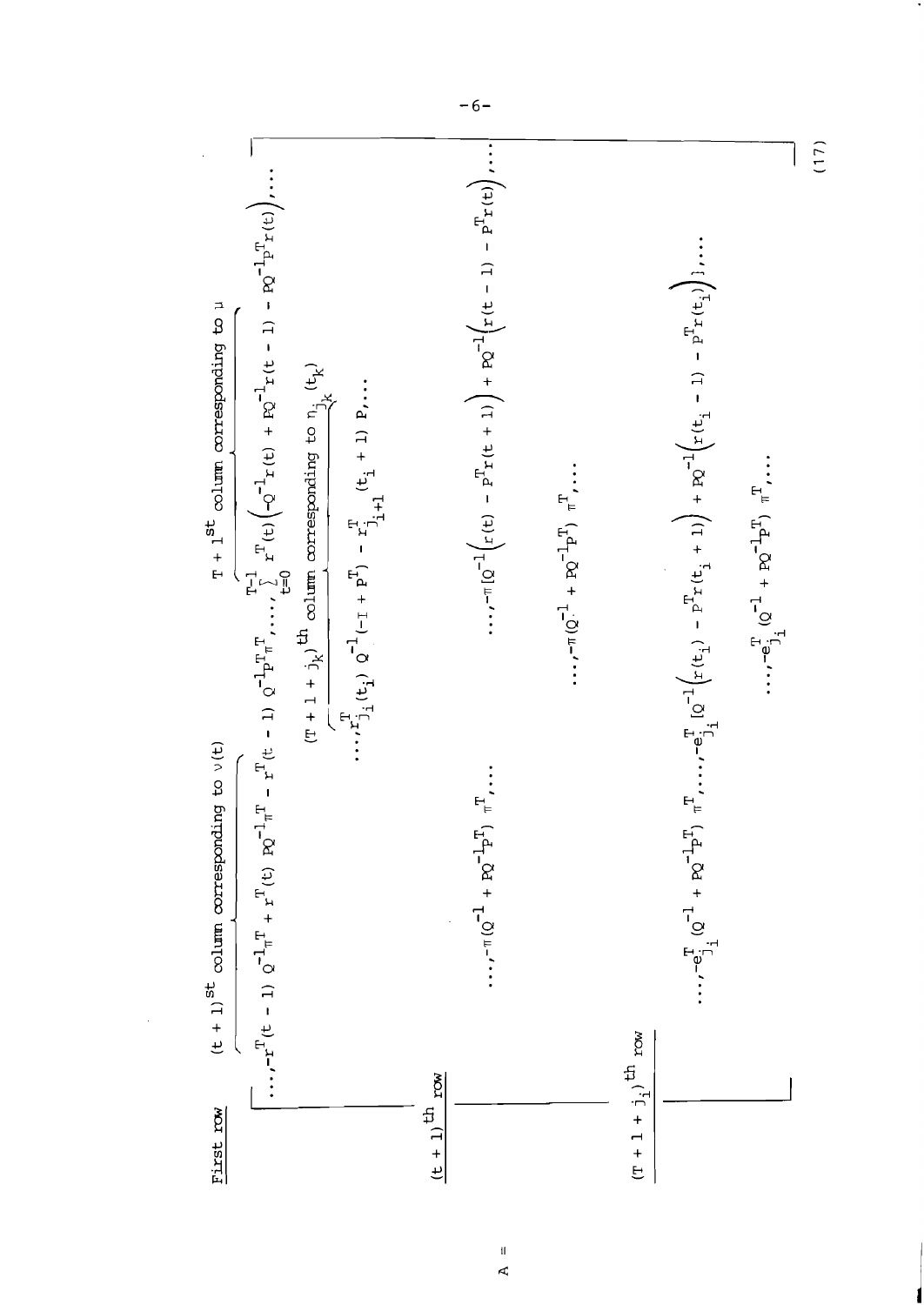$$
c = \begin{bmatrix} b & \sum_{i=0}^{T-1} r^{T}(t) \{ g(t + 1) - pg(t) \} \hat{u}(t) \\ t = 0 & -\pi g(t + 1) + \pi pg(t) \\ -e_{j}^{T} \left( g(t_{i} + 1) - pg(t_{i}) \right) \end{bmatrix}
$$
(18)

where  $\mathsf{e}_{\mathsf{i}}^{\phantom{\dag}}$  is an n × 1 vector of all zeros except 1 at location  $\mathfrak{z}_1$  $j_i$ . Assuming A is nonsingular, we obtain

$$
\theta = A^{-1}c \qquad (19)
$$

If A is singular, but c belongs to the range space of A, we can still solve for  $\theta$  but it is no longer unique. However, this is an indication that not all the constraints are linearly inde-<br>pendent and a reduction in the dimension of  $\theta$  can be made. This pendent and a reduction in the dimension of  $\theta$  can be made. may be achieved by changing p, the number of controls that are exactly zero. If A is singular and c does not belong to the range space of A, the constraints are inconsistent and some of the constraints must be dropped. For example, Eq. (3) dictates that not all the controls at a given time can be identically zero. If an attempt to do so is made in Eq. **(4),** an inconsistent set of equations for  $\theta$  will result. We now examine the problem of identifying the controls that are identically zero.

#### 111. Branch and Bound Integer Programming Technique

The total number of control variables is nT, but due to constraint (3) at most (n - 1) T control variables can be iden-<br>tically zero. (See Garfinkel and Nemhauser [5].) I<sub>n</sub> denotes the tically zero. (See Garfinkel and Nemhauser [5].) subset of controls that are zero for a particular solution trajectory and let I\* denote the zero control subset for the optimal trajectory. We are interested in determining I\* by an optimal trajectory. We are interested in determining I\* by an<br>efficient search over all admissible I <sub>p</sub>, p = 0,1,...,(n - 1) T.

A branch and bound technique (see  $[5]$ ) may be used as follows:<sup>2</sup>

1) Start with  $I_0$ , an empty set, i.e. neglect all nonnegativity constraints. Solve Eq. (19) and determine the corresponding control set,  $U_0$ . The associated cost  $J_0$  is a lower bound on the optimal cost J\*, since the addition of constraints can only increase the cost. Make U<sub>0</sub> feasible by setting all negative controls to zero and let the corresponding control by  $U_0$  with

 $2$ The author is grateful to Dr. David E. Bell for discussions on this subject.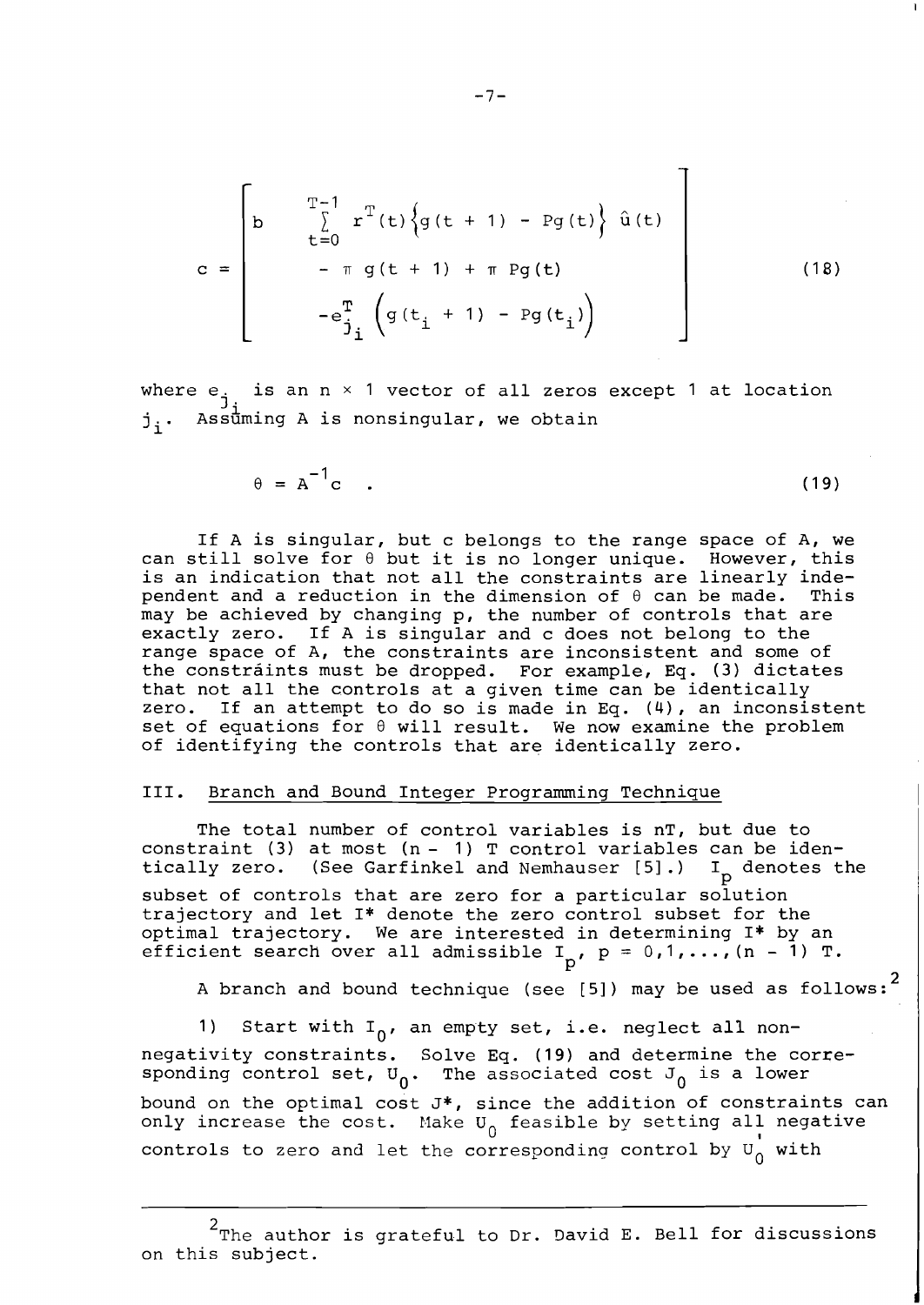associated cost  $J_0^{\prime}$ . Then  $J_0^{\prime}$  is an upper bound on  $J^*$ .

$$
\mathbf{J}_0 \leq \mathbf{J}^* \leq \mathbf{J}_0' \tag{20}
$$

Store U<sub>0</sub>, J<sub>0</sub>, U<sub>0</sub> and J<sub>0</sub>. Notice that U<sub>0</sub> is easily constructed from  $U_0$  so that it need not be stored if  $U_0$  is stored.

2) Now add one element to the set  $I_0$ , i.e. only one control variable is set to zero. Examine all sets  $I_1$  of a single element and let I<sup>\*</sup> be the set with the least cost J<sub>1</sub>. Notice that the addition of a single extra constraint increases the dimension of  $\theta$  by one and adds a new row and column to A. The inversion of the augmented A can be done in terms of the previous A by using the Frobenius relation (5) or the matrix sweep methods (6). Thus no further inversions of matrix A are required as long as the addition or subtraction of constraints is done one at a time. Let  $U_1$  be the optimal control under  $I_1^*$  and  $U_1'$  be the **I**<sub>1</sub> **I**<sub>1</sub> **1** projected feasible solution with cost  $J_1$ . Notice that  $J_1$  will provide an improved lower bound on  $J^*$ , but  $J_1$  need not be an improved upper bound. At any stage of the iteration, we store the best upper and lower bounds and the associated control histories.

3) We now examine sets  $I_2$  of two elements, obtained from I\* by adding one more constraint. Let  $I_2^*$  be the set providing the minimal cost J<sub>2</sub>, control U<sub>2</sub>, projected feasible control U<sub>2</sub> and the corresponding cost  $J'_2$ . If  $J_2$  is less than the best upper bounds, we accept it as the best lower bound since by construction  $J_2 > J_1 > J_0$ . But if  $J_2$  exceeds the best upper bound, then  $I_2^*$  and all its predecessors (see Figure 1) are excluded from further consideration. In this case, we go back to a set  $I_1$  of a single element by eliminating the common variable among  $I_1^*$  and  $I_2^*$  using a matrix sweep algorithm (6). We then go down this branch of the tree in the same fashion till either **I**  U and U become identical or the lower bound exceeds the best upper bound achieved previously.

The branch and bound procedure may be made more efficient by using information about multipliers n(t). If at any stage of the calculation,  $n(t)$  turns out to be zero or positive for a control variable on the constraint boundary, it is an indication that the corresponding control variable should be taken off the constraint boundary.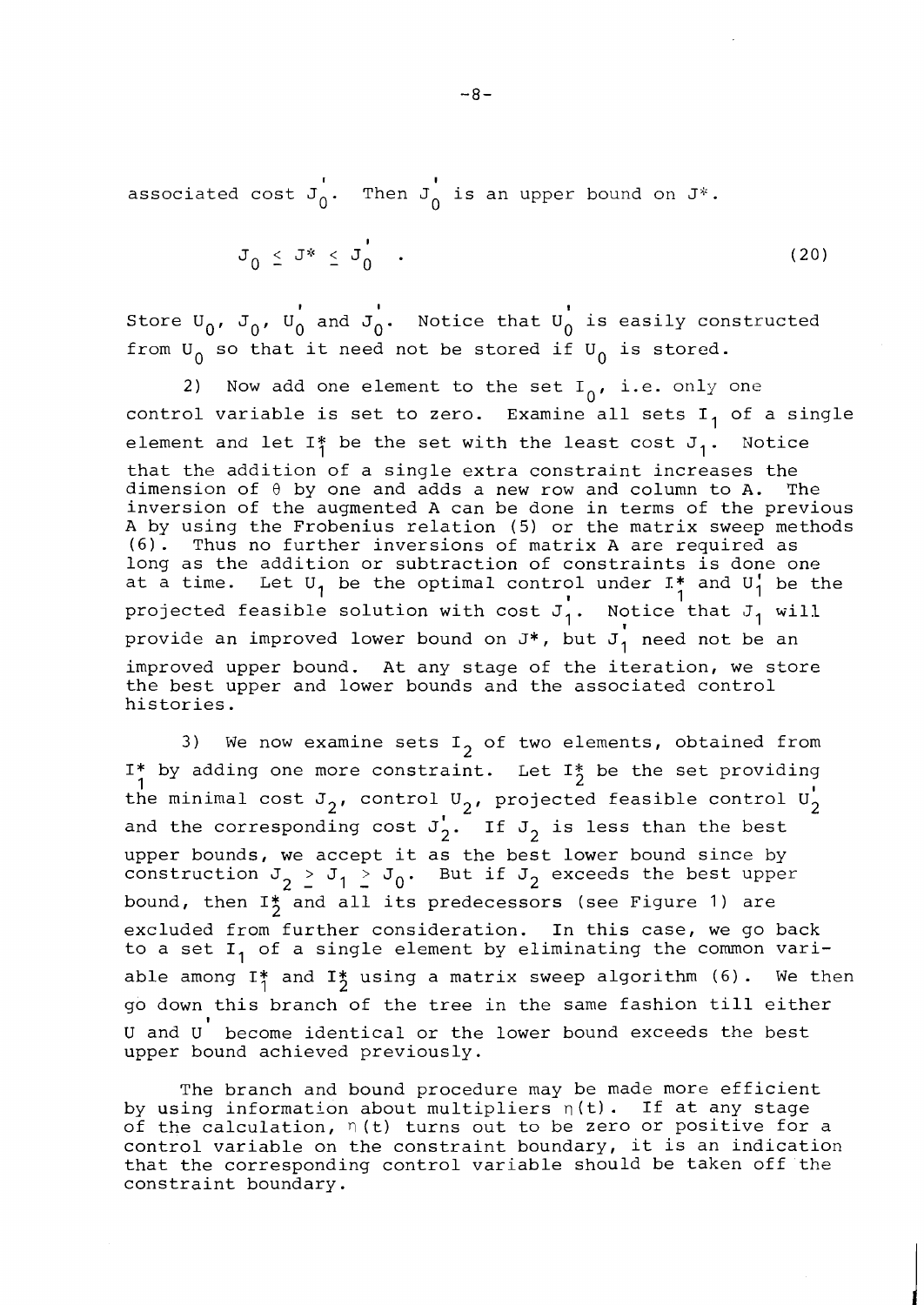

Figure 1. Branch and bound tree.

The convergence of the above branch and bound technique is guaranteed owing to the finite number of possible enumerations. The more important criterion is efficiency, an evaluation of which would require numerical computation.

#### IV. Optimal Control for the Backward Linkage Model

The state equations for this model are

$$
x(t + 1) = Kx(t) + (I - \tilde{M}) v(t)
$$
 (21)

$$
v(t + 1) = Mv(t) + u(t) + z(t)
$$
 (22)

where  $v(t)$  is the distribution of job vacancies in the  $t^{th}$  time period; u(t) is the distribution of government stimulated job vacancies; z(t) is the distribution of spontaneously occurring vacancies; **K** is a diagonal matrix with diagonal elements being the regional natural population growth rates;  $\tilde{M}$  is a migration matrix with elements  $\bar{\tilde{m}}_{ik}$ , the probability that a job vacancy in region k will be filled by someone living in j. (See Evtushenko and MacKinnon [4] . )

The control variables in this model are u(t) which are subject to budgetary and nonnegativity constraints of the same, subject to budgetary and nonnegativity constraints or the same<br>type as Eq. (2) to (4). The performance index J is of the same form as Eq. (5).

The above problem is more general than the one considered earlier in Section **I1** in the sense that the dimension of the control vector  $u(t)$  is smaller than the dimension of the total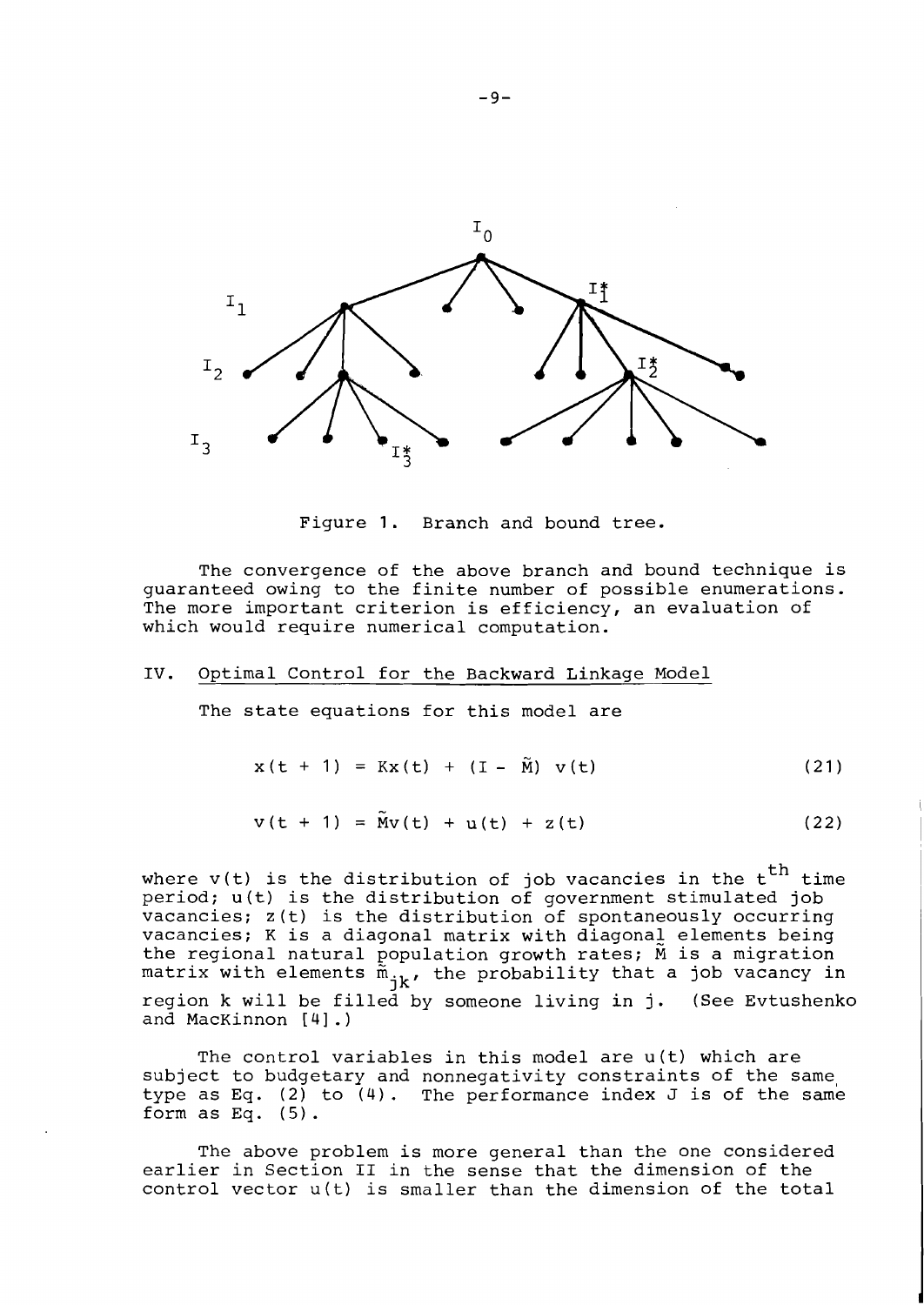state vector viz.  $(x(t),v(t))$ . One approach would be to cast this problem into a general linear-quadratic form (3) with terminal state and in-path control variable inequality constraints. A Riccati equation approach mixed with integer programming will be used to obtain the controls in a feedback form. Clearly all the results of this section may be specialized to the forward linkage model, though extra costs in computation time will be incurred to obtain controls in feedback form.

Define a new state variable a(t) as follows:

$$
a(t + 1) = a(t) + rT(t) u(t), a(0) = 0
$$
 (23)

then

$$
a(T) = \sum_{t=0}^{T-1} r^{T}(t) u(t) \leq b .
$$
 (24)

We assume that the binding or the nonbinding nature of constraint (24) has been determined by the branch and bound procedure. We consider the case

$$
a(T) = b \qquad (25)
$$

Now we use the branch and bound technique to convert the control variable inequality constraints to equality constraints. Along any branch of the tree (Figure I), the control variable constraints may be expressed as

$$
N(t) u(t) = u(t) \qquad (26)
$$

where

$$
N(t) = \pi , \bar{u}(t) = \hat{u}(t) \text{ if } u(t) > 0 \text{ (only Eq. (3) holds)}
$$

and

$$
N(t) = \begin{bmatrix} \pi \\ E(t) \end{bmatrix} , \quad \bar{u}(t) = \begin{bmatrix} \hat{u}(t) \\ 0 \end{bmatrix}
$$

if some of the controls are identically zero. The matrix E(t) is a k **x** m matrix of zero and ones where **m** is the dimension of u(t) and k is the number of control variables that are identically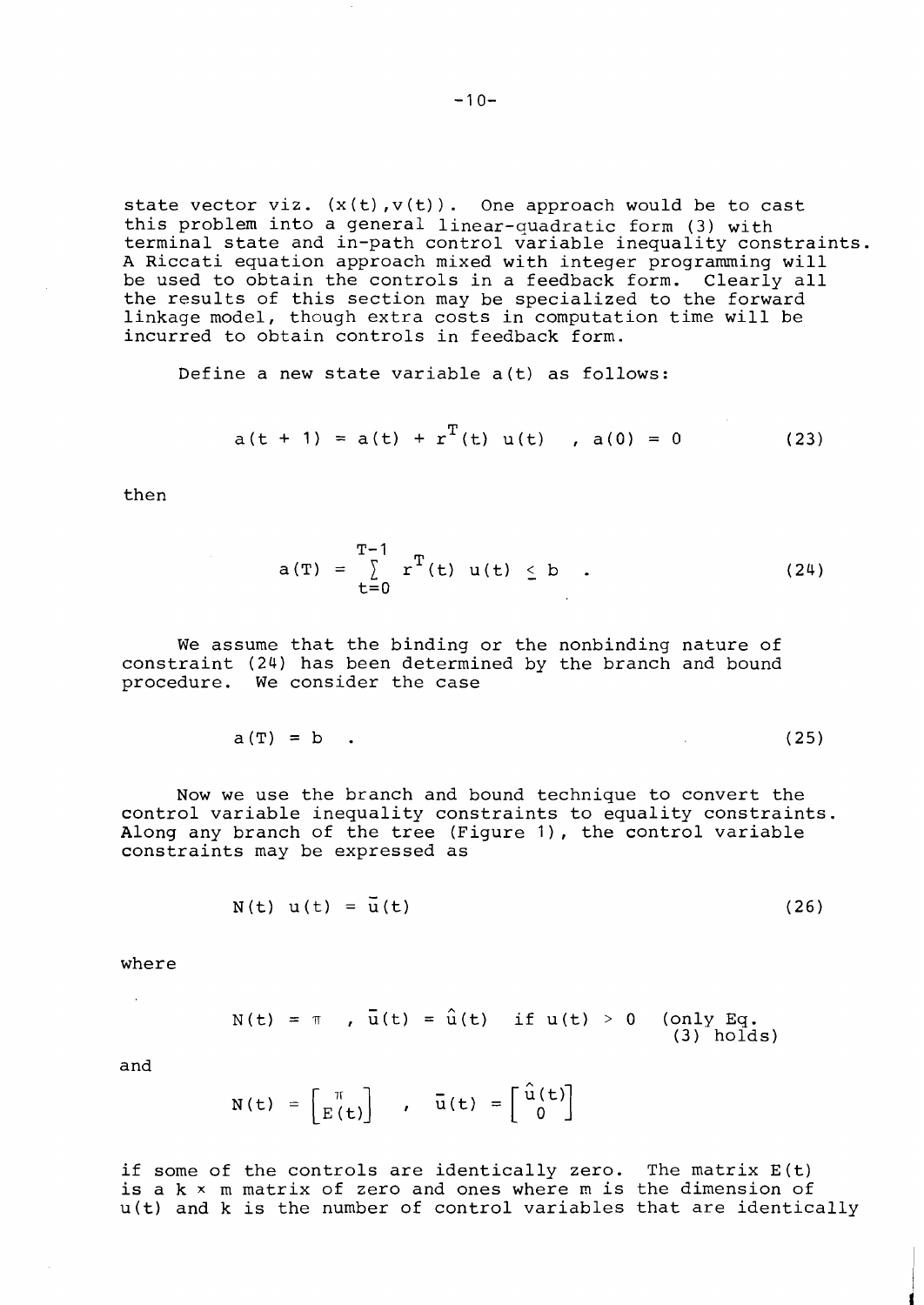zero at time t. For example, if only the  $j$ <sup>th</sup> control variable is zero, then  $E(t)$  is a  $1 \times n$  vector of zeros except for a one in the  $j^{th}$  column.

Define an augmented state vector

$$
y(t) = \begin{bmatrix} x(t) \\ v(t) \\ a(t) \end{bmatrix}
$$
 (27)

 $\mathbf{I}$ 

Eq.  $(21)$ ,  $(22)$  and  $(23)$  may be written, then, as

$$
y(t + 1) = F(t) y(t) + G(t) u(t) + c(t)
$$
 (28)

where

 $\mathcal{L}^{\mathcal{L}}$ 

$$
F(t) = \begin{bmatrix} K & , & I - \tilde{M} & , & 0 \\ 0 & , & \tilde{M} & , & 0 \\ 0 & , & 0 & , & 1 \end{bmatrix}
$$
(29)  

$$
G(t) = \begin{bmatrix} 0 \\ I \\ -T(t) \end{bmatrix}
$$
(30)

$$
c(t) = \begin{bmatrix} r^{2}(t) \\ z(t) \\ 0 \end{bmatrix}, y(0) = \begin{bmatrix} x_{0} \\ v_{0} \\ 0 \end{bmatrix}
$$
 (31)

The terminal state constraint (25) may be expressed **as** 

$$
Hy(T) = b \tag{32}
$$

 $\mathcal{L}$ 

where

$$
H = [0,0,\ldots,1]
$$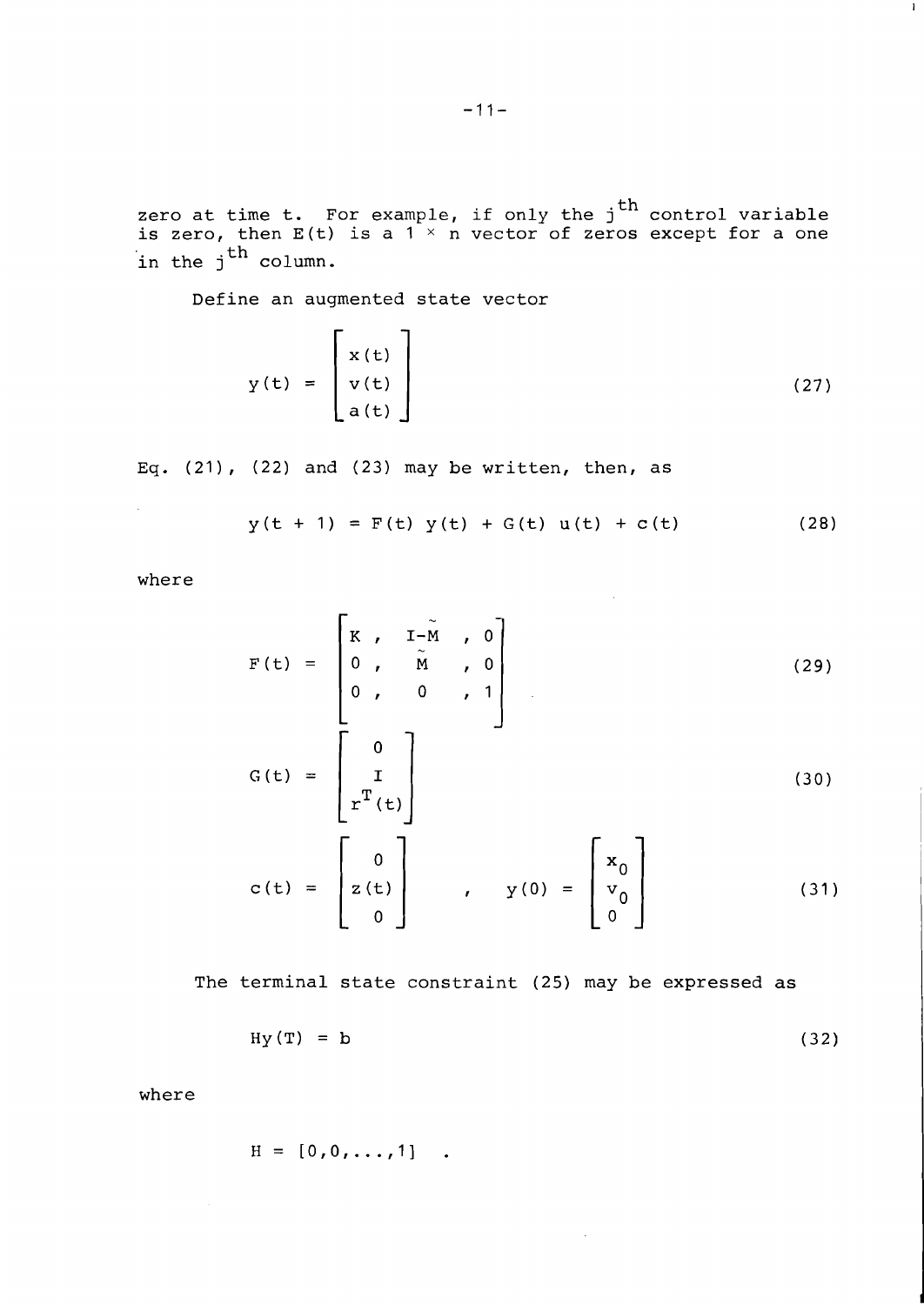The cost function may be written as

$$
J = \frac{1}{2} \sum_{t=1}^{T} \left( y(t) - \tilde{g}(t) \right)^{T} \tilde{Q}(t) \left( y(t) - \tilde{g}(t) \right)
$$
(33)

where  $\tilde{g}(t)$  and  $\tilde{Q}$  are easily defined in terms of  $g(t)$  and  $Q(t)$ .<br>Notice that the terminal constraint (32) may be added to J using a quadratic penalty term which would only modify the last diagonal term of  $\tilde{Q}$  at time T. We would, however, handle this constraint directly in the same fashion as was done in Bryson and Ho [2]. We initially consider a somewhat more general cost function of the following type:

$$
J' = \frac{1}{2} \sum_{t=0}^{T-1} \left\{ \left( y(t) - \tilde{g}(t) \right)^T \tilde{Q}(t) \left( y(t) - \tilde{g}(t) \right) + u^T(t) \operatorname{Ru}(t) \right\} + \frac{1}{2} \left( y(T) - \tilde{g}(T) \right)^T \tilde{Q}(T) \left( y(T) - \tilde{g}(T) \right) , \quad (34)
$$

where  $R \ge 0$  and  $Q(0) = 0$ . The results for cost function are easily obtained by setting  $R = 0$  in the results given below.

The optimal control problem is defined by Eqs. (26), (28), (32) and (34). It is more general than the linear quadratic control problem owing to the introduction of Eq. (26). We generalize the procedure of Bryson and Ho [2, pp. 158-164] for solving this problem.

The Lagrangian function is defined by adjoining constraints (26), (28) and (32) to J' using multipliers  $\xi(t)$ ,  $\lambda(t)$  and  $\mu$ .

$$
\mathcal{L} = \frac{1}{2} \left( y(T) - \tilde{g}(T) \right)^T \tilde{Q}(T) \left( y(T) - \tilde{g}(T) \right) + \mu \left( H y(T) - b \right)
$$

$$
- \lambda^T(0) y(0) + \lambda^T(T) y(T)
$$

$$
+ \sum_{t=0}^{T-1} \left\{ \frac{1}{2} \left( y(t) - \tilde{g}(t) \right)^T \tilde{Q}(t) \left( y(t) - \tilde{g}(t) \right) + \frac{1}{2} u^T(t) Ru(t) \right\}
$$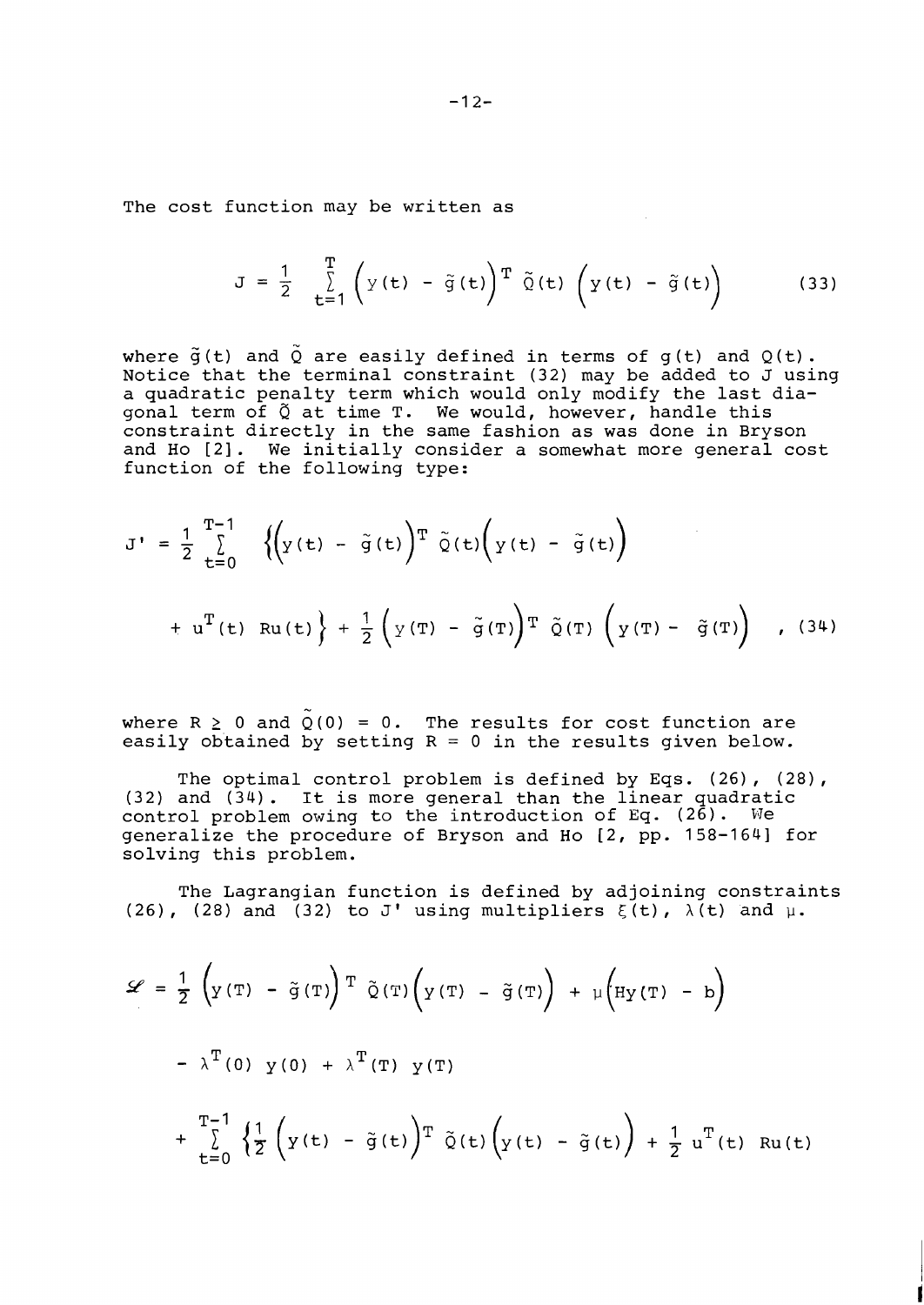+ 
$$
\lambda^T(t) y(t) - \lambda^T(t + 1) \left( Fy(t) + Gu(t) + c(t) \right)
$$
  
+  $\xi^T(t) \left( N(t) u(t) - \bar{u}(t) \right)$  (35)

 $\mathbf{I}$ 

Setting  $\frac{\partial \mathscr{L}}{\partial y(t)} = 0$  and  $\frac{\partial \mathscr{L}}{\partial u(t)} = 0$  for all  $y(t)$  and  $u(t)$ , we obtain

$$
\lambda(t) = F^{T} \lambda(t + 1) - \tilde{Q}(t) \left( Y(t) - \tilde{g}(t) \right) , \quad t = 1,...,T - 1 \quad (36)
$$

$$
\lambda(T) = -\tilde{Q}(T) \left( Y(T) - \tilde{g}(T) \right) - \mu H^{T}
$$
 (37)

$$
u(t) = R^{-1}\Big\{G^{T}\lambda(t + 1) - N^{T}(t) \xi(t)\Big\} \quad .
$$
 (38)

We now use the "sweep-method" (3) to solve the inhomogeneous linear two-point-boundary-value-problem (TPBVP) defined by **Eqs.**  (28) to (31) and (36) to (38). Let

$$
\lambda(t) = -S(t) y(t) + A(t) \mu + \alpha(t) \qquad (39)
$$

and

$$
\Psi = Hy(T) - b = D(t) y(t) + B(t) \mu + \beta(t) , \qquad (40)
$$

where dimensions of  $S(t)$ ,  $A(t)$ ,  $D(t)$ ,  $\alpha(t)$ ,  $B(t)$  and  $\beta(t)$  are easily defined. From Eq. (37), S(T) =  $\tilde{Q}(T)$ , A(T) =  $-H^T$ ,  $\alpha(T) = \tilde{Q}(T)$   $\tilde{g}(T)$ , D(T) = H, B(T) = 0,  $\beta(T) = -b$ .

From **Eq.** (36),

$$
-S(t) y(t) + A(t) \mu + \alpha(t) = F^{T} \Big[ -S(t + 1) y(t + 1) + A(t + 1) \mu + \alpha(t + 1) \Big] - \tilde{Q}(t) \Big( y(t) - \tilde{g}(t) \Big) \quad . \tag{41}
$$

Substituting from **Eq.** (28),

$$
-S(t) y(t) + A(t) \mu + \alpha(t) = -F^{T}S(t + 1) \Big[ Fy(t) + Gu(t) + c(t) \Big] + F^{T} \Big( A(t + 1) \mu + \alpha(t + 1) \Big) - \tilde{Q}(t) \Big( y(t) - \tilde{g}(t) \Big) .
$$
\n(42)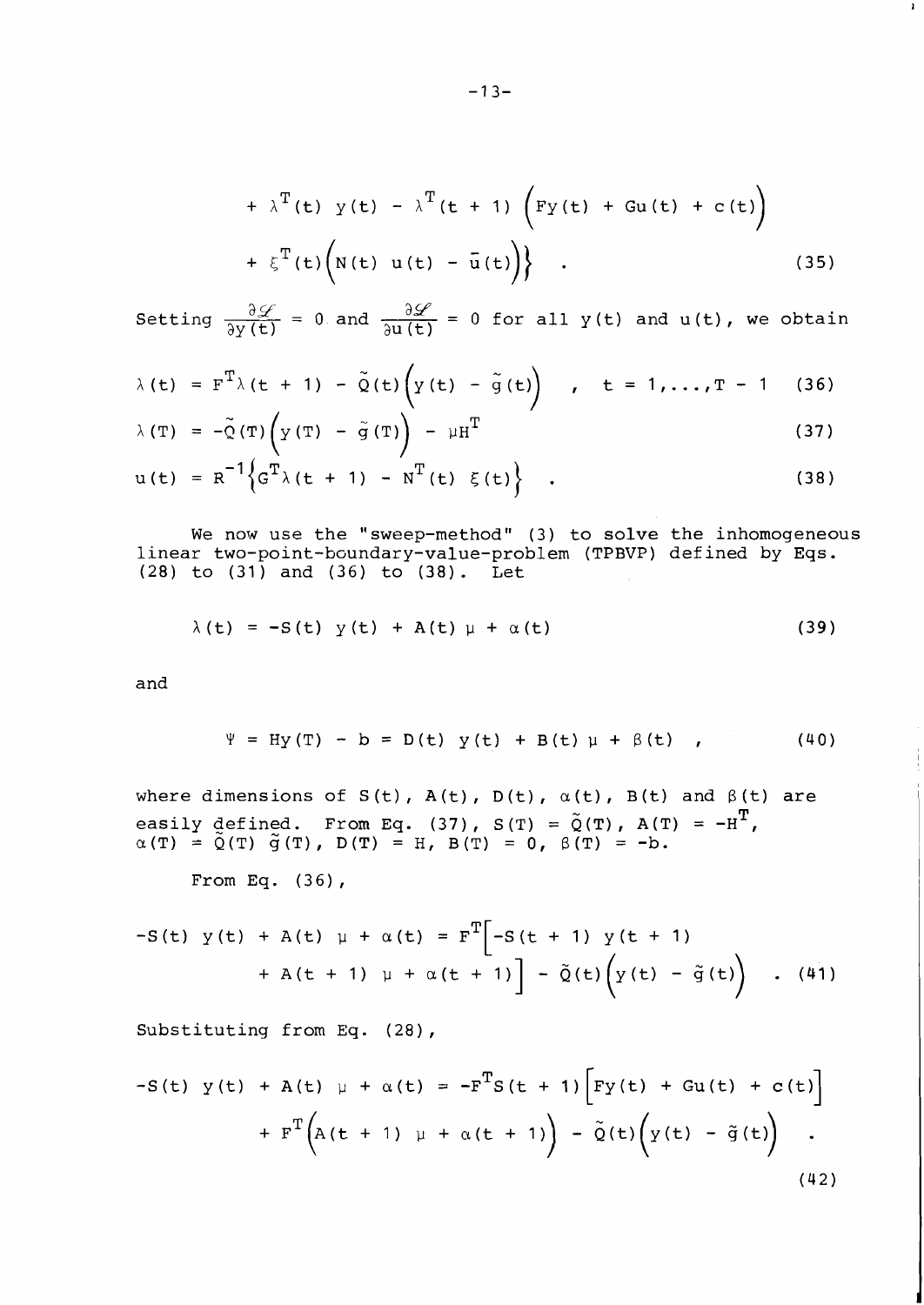From **Eq.** (38),

$$
Ru(t) = G^{T}(-S(t + 1) y(t + 1) + A(t + 1) \mu + \alpha(t + 1))
$$
  
\n
$$
- N^{T}(t) \xi(t)
$$
  
\n
$$
= -G^{T}S(t + 1) (Fy(t) + Gu(t) + c(t)) + G^{T}A(t) \mu
$$
  
\n
$$
+ G^{T}(\alpha(t) - N^{T}(t) \xi(t)).
$$

Thus,

$$
u(t) = \left(R + G^{T}S(t + 1) G\right)^{-1} \left\{-G^{T}S(t + 1) \left(Fy(t) + c(t)\right) + G^{T}\left(A(t + 1) \mu + \alpha(t + 1)\right) - N^{T}(t) \xi(t)\right\}.
$$
 (43)

Setting N(t)  $u(t) = 0$ , we can solve for  $\xi(t)$  using Eq. (43)

$$
\xi(t) = \left[ N(t) \left( R + G^{T} S(t + 1) G \right)^{-1} N^{T}(t) \right]^{-1} N(t) \left( R + G^{T} S(t + 1) G \right)^{-1}
$$

$$
\left\{ -G^{T} S(t + 1) \left( F y(t) + c(t) \right) + G^{T} \left( A(t + 1) \mu + \alpha(t + 1) \right) \right\}.
$$

$$
(44)
$$

Substituting back for S(t) in **Eq.** (43), the folloiwng feedback control law is obtained:

$$
u(t) = L(t) y(t) + M(t) \mu + \gamma(t)
$$
 (45)

where

 $\sim 10^{11}$ 

$$
L(t) = -\left(R + G^{T}S(t + 1) G\right)^{-1} \left\{I - N^{T}\left[N(R + G^{T}SG)^{-1} N^{T}\right]^{-1} \right\}
$$
  

$$
N(R + G^{T}SG)^{-1} \left\{G^{T}S(t + 1) F\right\}
$$
 (46)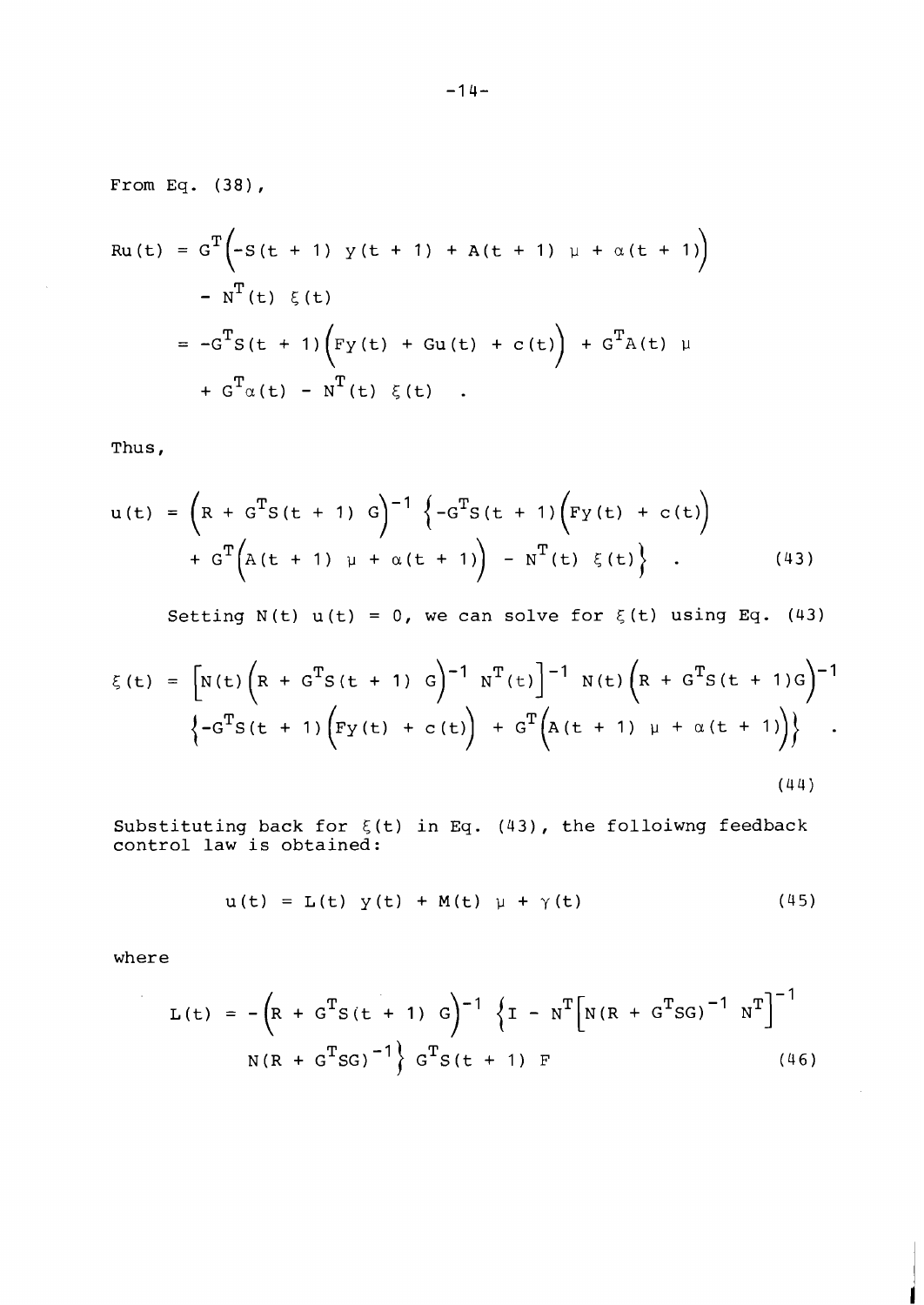$$
M(t) = (R + G^{T}SG)^{-1} \left\{ I - N^{T} [N(R + G^{T}SG)^{-1} N^{T}]^{-1} N(R + G^{T}SG)^{-1} \right\}
$$
  

$$
G^{T}A(t + 1)
$$

and

$$
\gamma(t) = (R + G^{T}SG)^{-1} \left\{-G^{T}Sc + G^{T} \alpha - N^{T} \left[N(R + G^{T}SG)^{-1} N^{T}\right]^{-1} N\right\}
$$
  

$$
(R + G^{T}SG)^{-1} (-G^{T} Sc + G^{T} \alpha) .
$$
 (47)

Notice that N(t) L(t) = 0, N(t) M(t) = 0 and N(t)  $\gamma$ (t) = 0, so that  $N(t)$  u(t) = 0 is automatically satisfied.

We now derive recursive equations for  $S(t)$ ,  $A(t)$ , and  $\alpha(t)$ using Eq. (42) and matching terms on both sides. This gives

$$
S(t) = F^{T}S(t + 1) F + F^{T}S(t + 1) GL(t) + \tilde{Q}(t)
$$
 (48)

$$
A(t) = F^{T}A(t + 1) - F^{T}S(t + 1) GM(t)
$$
 (49)

$$
\alpha(t) = F^{T} \alpha(t + 1) - F^{T} S(t + 1) (\gamma(t) + c(t)) + \tilde{Q}(t) g(t)
$$
 (50)

Equations for  $D(t)$ ,  $B(t)$  and  $\beta(t)$  are derived by considering Eq. (40) at times t and (t + 1),

$$
D(t + 1) \left[ Fy(t) + GL(t) y(t) + GM(t) \mu + G\gamma(t) + c(t) \right]
$$
  
+ B(t + 1) \mu + \beta(t + 1) = D(t) y(t) + B(t) \mu + \beta(t) .

(51

 $\mathbf{l}$ 

Comparing terms in Eq. (51),

$$
D(t) = D(t + 1) \left( F + GL(t) \right)
$$
 (52)

$$
B(t) = B(t + 1) + D(t + 1) \, GM(t) \tag{53}
$$

$$
\beta(t + 1) = \beta(t) - D(t + 1) \Big( G\gamma(t) + c(t) \Big)
$$
 (54)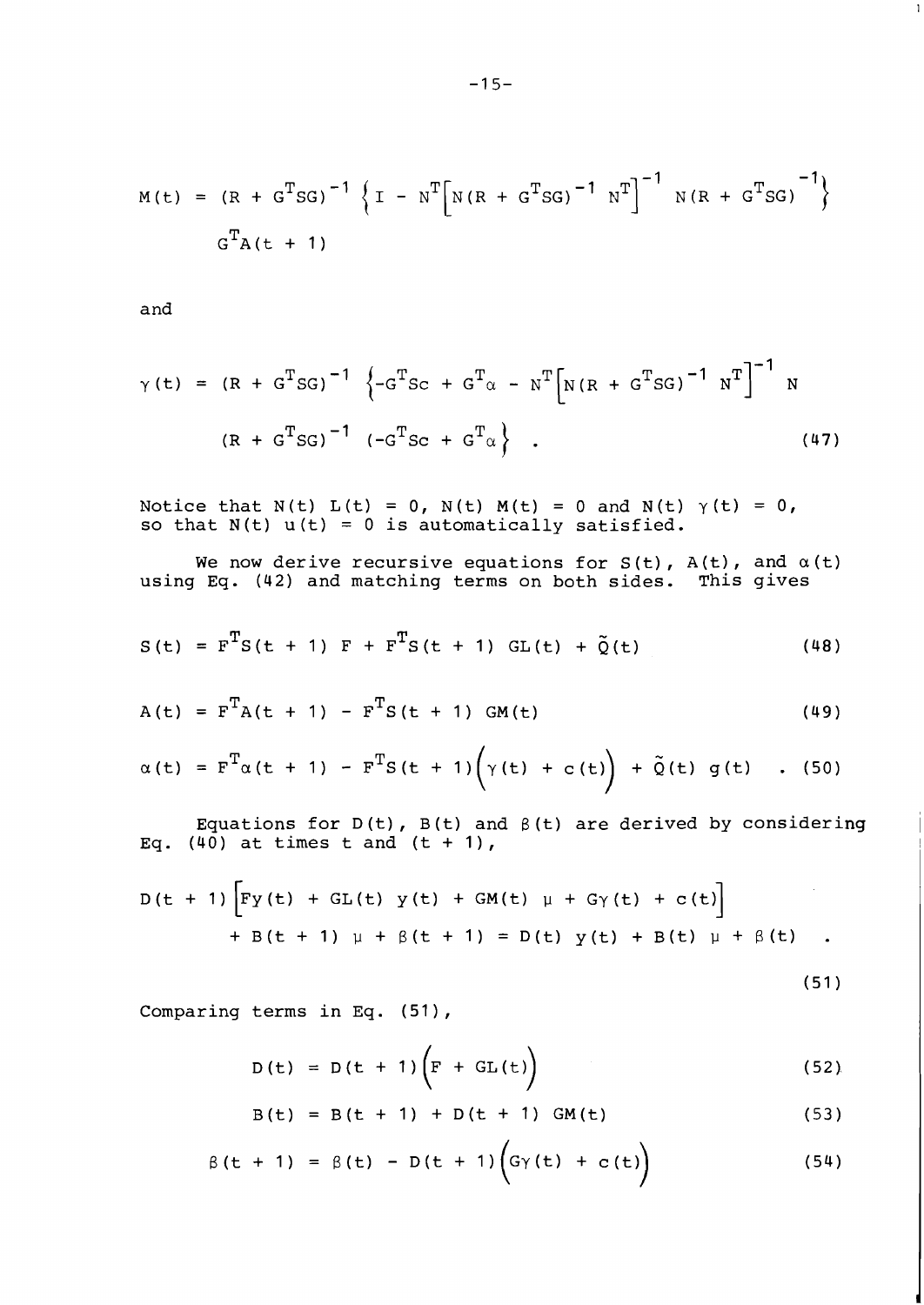It is easily seen that  $D(t) = A<sup>T</sup>(t)$ , so that

$$
B(t) = B(t + 1) + A^{T}(t + 1) G (R + G^{T}SG)^{-1} \t t G^{T}A(t + 1)
$$
  

$$
B(T) = 0
$$
 (55)

where  $\int_{C} (t) = I - N^{T} \left[ N(R + G^{T}SG)^{-1} N^{T} \right]^{-1} N(R + G^{T}SG)^{-1}$ .

Eq. (55) shows that  $B(t) > 0$  and for a normal problem  $B(0) > 0$ . Thus Eq.  $(40)$  may be solved for  $\mu$  as,

$$
\mu = B^{-1}(0) \left[ -A^{T}(0) \quad y(0) - b - \beta(0) \right] \quad . \tag{56}
$$

We now summarize the solution procedure for a specific  $N(t)$ sequence. The determination of optimal N(t) is done by the branch and bound method of Section 111.

a) Solve Eqs. (48), (49), (50), (53) and (54) backward in time from  $t = T$  to  $t = 0$ . Also compute simultaneously  $L(t)$ , M(t) and  $\gamma$ (t) and store these values for all t.

b) Compute µ using Eq. (56). Now solve Eq. (28) forward<br>me using Eq. (45) to compute u(t) simultaneously. The in time using Eq. (45) to compute  $u(t)$  simultaneously. multipliers  $\lambda$  (t) can be computed from Eq. (39). The multipliers  $\xi(t)$  to be used in the branch and bound procedure are computed from Eq. (44). Notice that R can be set to zero without any difficulty to obtain results for the cost function J (cf. Eq. (33)).

#### V. Conclusions

In this paper, a mixed integer programming optimal control (MIPOC) approach has been outlined for solving multistage decision problems with control inequality constraints. Two specific optimization problems arising in national settlement system planning were considered. The advantage of the proposed solution as compared to penalty methods is that the constraints are met exactly and all dual or shadow-price variables are computed explicitly. These variables contain valuable information for policy questions such as marginal utilities of budgets, of total immigration levels and of nonnegativity constraints. The feedback form of the control law has the additional advantage that it is also optimal for the stochastic situation in which additive random error terms are present in the model. The MIPOC approach developed here has several novel features and its applicability to constrained optimal control problems of a more general nature will be considered in other papers.